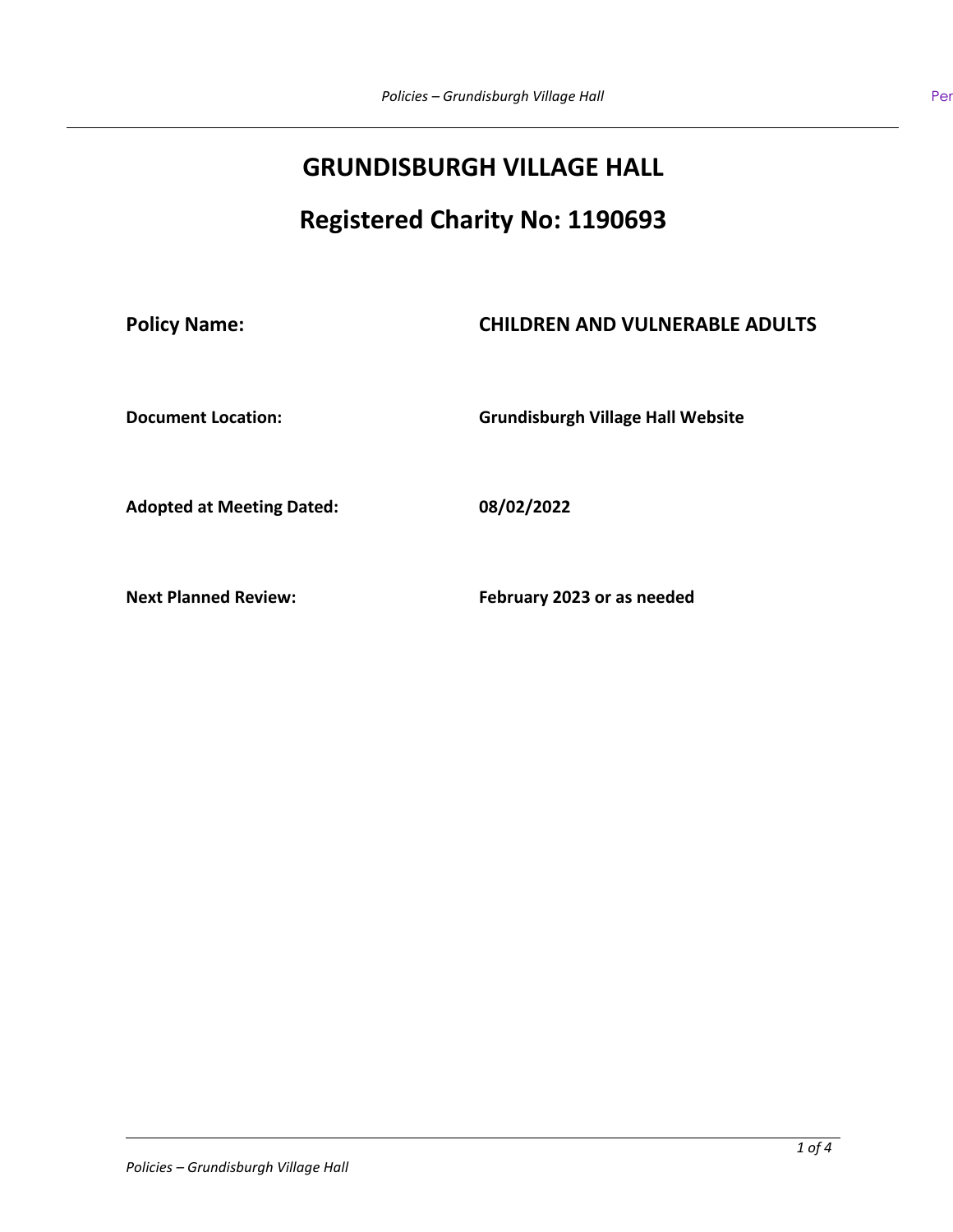## **Revision History**

| <b>Version</b><br>No. | Date       | Prepared by /<br><b>Modified by</b> | <b>Email Address</b>       | <b>Significant Changes</b> |
|-----------------------|------------|-------------------------------------|----------------------------|----------------------------|
| 0.1                   | 09/02/2021 | <b>Phil Bailey</b>                  | phil.bailey@btinternet.com | <b>First Draft</b>         |
| 0.2                   | 22/03/2021 | <b>Phil Bailey</b>                  | phil.bailey@btinternet.com | Second Draft               |
| 0.3                   | 08/02/2022 | K Tatham                            | secretary@gnvh.co.uk       | Final                      |

### **Glossary**

| <b>Abbreviation</b> | <b>Description</b>                             |
|---------------------|------------------------------------------------|
| <b>VHMC</b>         | Grundisburgh Village Hall Management Committee |
| Ofsted              | Office for Standards in Education              |
| <b>CRB</b>          | <b>Criminal Records Bureau</b>                 |
|                     |                                                |

#### **Statement**

Grundisburgh Village Hall Management Committee (VHMC) manages premises at Grundisburgh Village Hall which are available for provision of activities for children and vulnerable adults.

It is the intention of the VHMC to ensure that children and vulnerable adults who come into the Village Hall site are provided with a safe and secure environment and are protected from harm.

The VHMC requires that the same responsibilities and conditions of hire which apply to the use of the hall in general also apply to use for activities for children and vulnerable adults (e.g., health and safety and fire regulations etc.). In addition, the VHMC has set out conditions in Appendix 1 of this policy which the Hirer must comply with for activities that include children and/or vulnerable adults.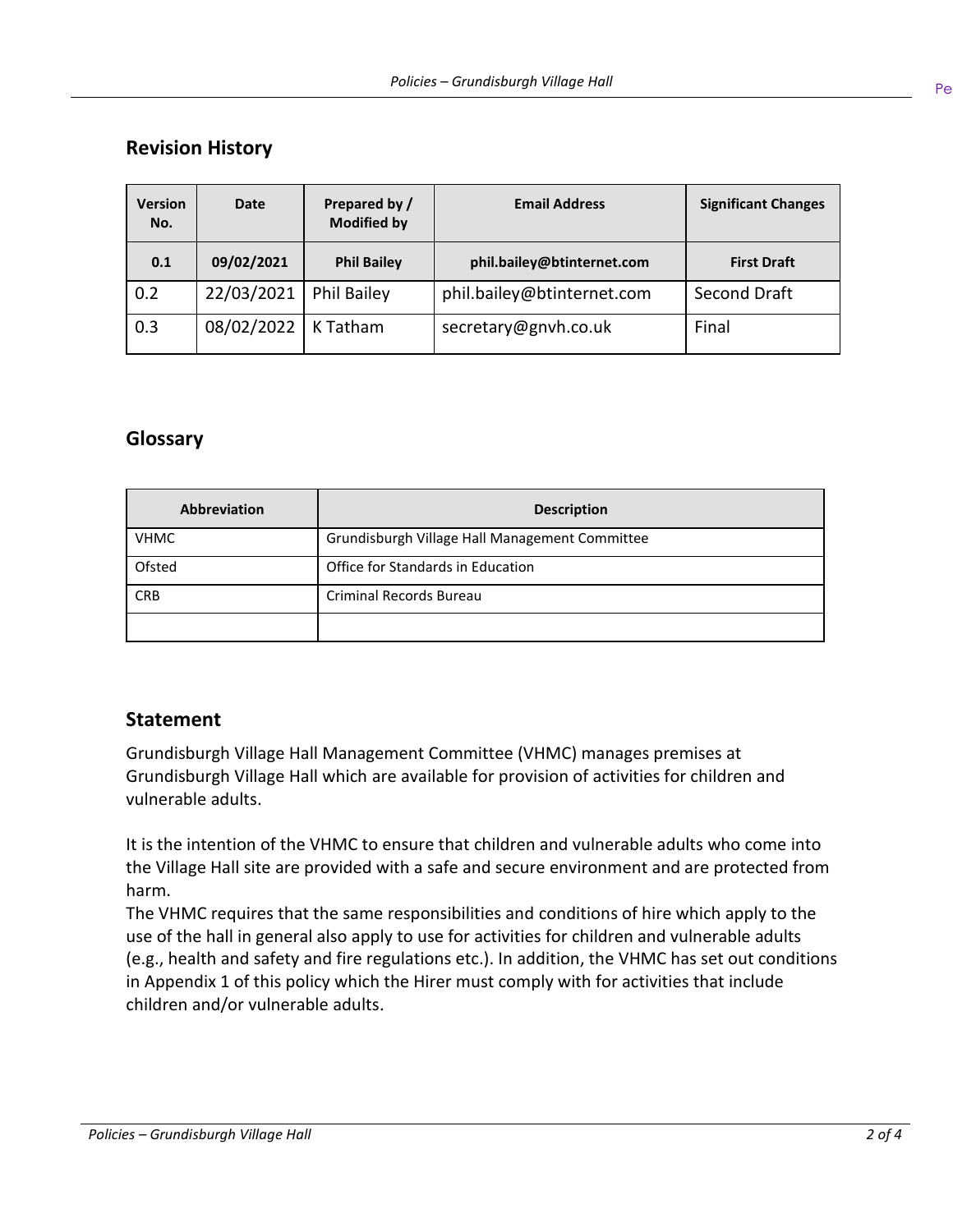## **APPENDIX 1**

#### **CONDITIONS OF HIRE FOR ACTIVITIES INVOLVING CHILDREN AND/OR VULNERABLE ADULTS**

#### **A. CHILDREN**

**1**. The Hirer must comply with, and produce evidence to the VHMC of such compliance, any legal requirements that may relate to their hiring (e.g. Ofsted registration of playgroups, safeguarding certifications), on which the VHMC is entitled to rely.

#### **2**. Child Protection

The VHMC will ensure that any staff they employ (e.g. caretaker or other staff) who are likely to be in unsupervised contact with child based groups in the premises, will be required to be checked under the Criminal Record Bureau Disclosure Services as part of the conditions of their employment.

Hirers for activities, other than those arranged as private events e.g. parties by private invitation, must produce copies of their child protection procedures. All adults associated with these activities, e.g. trainers, teachers, scout leaders, coaches and their assistants including volunteers will need to have checks under the Criminal Record Bureau Disclosure Services. Many people already involved in children's activities are aware of these procedures and most sporting and national bodies (such as scouting, karate etc.) may have such checks already in place for their members. The VHMC's nominated representative will need to see copies of all relevant existing checks held by the hirer or other adults. These may suffice but each potential hirer is reviewed individually (and in confidence) and a repeat check may be required.

It is the responsibility of the Hirer to ensure that any person who has contact with the children in their care is never left alone with a child unless they have been checked with the CRB.

#### **3**. Stage Performances.

Hirers need to comply where appropriate with The Children (Performances and Activities) (England) Regulations 2014, and also with any specific requirements and policies of relevant authority, such as chaperone requirements, see here:

<https://www.suffolk.gov.uk/children-families-and-learning/keeping-children-safe/>

#### **4.** Parties and Clubs

A Guidance Note relating to arrangements for private events (e.g. children's birthday parties) is attached which the Hirer is advised to follow. Please note that the Hire Agreement can only be signed by persons over 18 years of age.

#### **5**. Children Left Behind